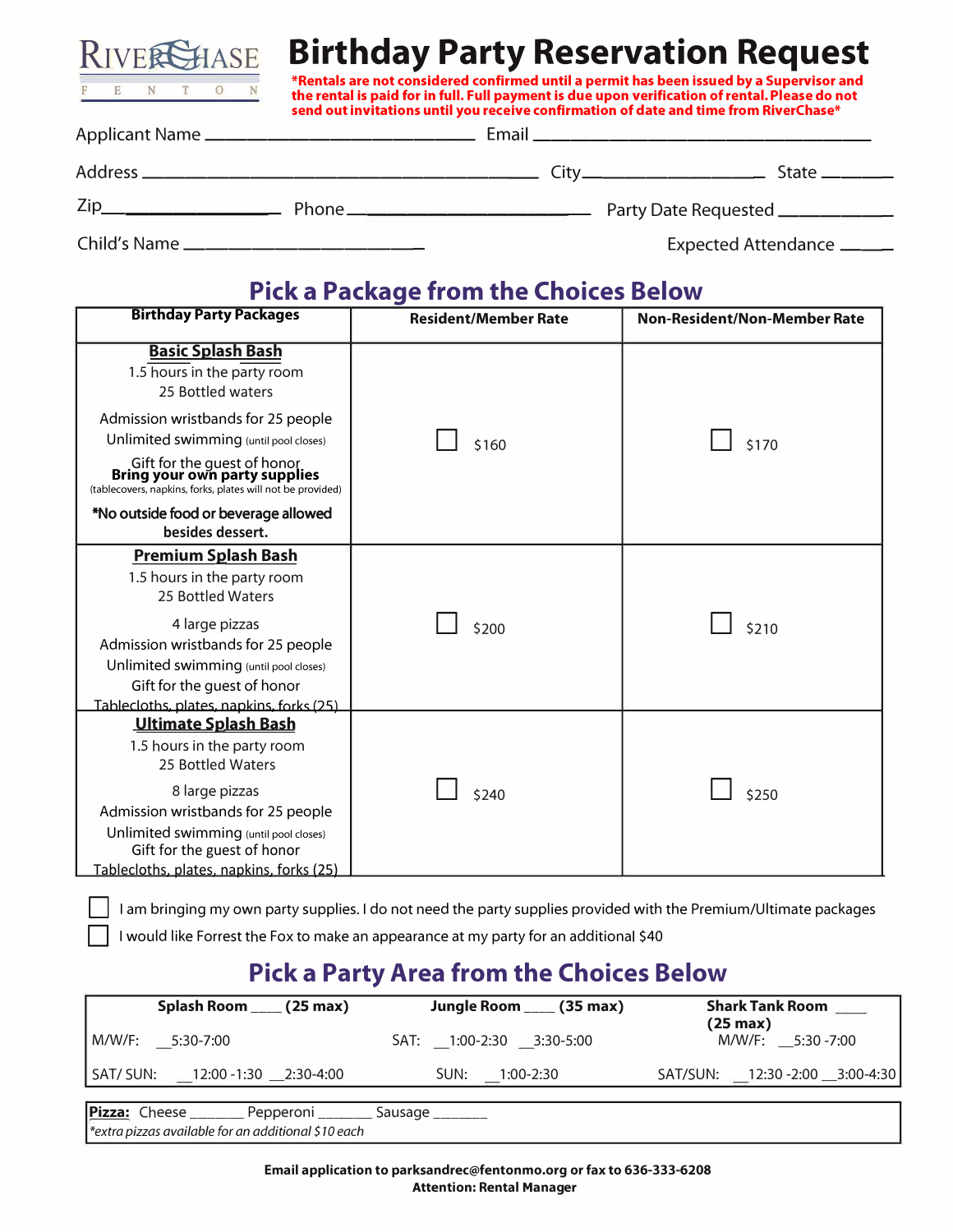#### **Birthday Party Guidelines:**

- 1.5 hours in either the Jungle Room (Max 35 people), Wet Party Room (Max 25 people) or Shark Tank Room (25 people) .
- The renter **will be allowed to** arrive \*15 minutes prior to the party to **setup** the room. Prompt exit out of the room at designated end time required or a late fee will be charged.
- **\*\*Admission for the FIRST 25 guests (adults and children) to facility both during and after party, included in base price. Any additional guests entering the facility will have to pay daily fees regardless if they choose to swim or not. \$5.00/ Adult & \$4.00/ Child\*\***
- Party hosts can choose to pay for the additional guests/parents if they wish to. Staff can keep track and have a total ready for you at end of reservation. If party host does not want to pay for additional guests/parents, then the guests can pay at the front desk upon arrival.
- Staff will set up, greet you and your guests, deliver food and answer questions.
- The guest list must be given to the front desk or birthday attendant upon arrival.
- RiverChase provides plates for pizza, forks, napkins & white table coverings (for 25 guests) if you purchase a premium or ultimate party package. No additional dessert plates are provided. Please bring your own. If you purchase a basic package, you must bring your own decorations and party supplies.
- Drink Choices Bottled water. Additional bottles of water may be purchased for \$1.50 each
- Pizza Choices: Pepperoni, Cheese or Sausage. Additional Pizzas may be purchased for \$10.00 each (must be paid at the time of order).
- Pizzas will be scheduled for delivery at the start time of the party unless another time is requested.
- No outside food/drink may be brought in with basic parties besides dessert.
- All guests are expected to follow the facility rules and pool rules.
- The City of Fenton is NOT responsible for any lost or stolen items.
- No Storage available on the premise for gifts or leftover food/beverage/cake. Please plan accordingly.
- Renter agrees to remove all belongings and place all trash in the proper receptacles by the end of rental.
- Certified Lifeguards from the YMCA will monitor RiverChase Pools.
- **Renter Provides:**
	- Cake, Cupcakes, Cookies, or ice cream and dessert plates/bowls for the dessert. Only **th**e premium and ultimate packages that include pizza are allowed to bring in additional snacks/food items.
	- If bringing a birthday dessert, please keep in mind you will need to provide your own plates, serving utensils, matches, dessert plates, candles, knife to cut the cake, and server for ice cream.
	- Special theme items, gifts, games and other decorations. NO WALL OR CEILING DECORATIONS. Nothing is allowed to be taped or pinned to walls.

## **Swimming Attire/Pool Rules:**

- Proper swim attire must be worn. Proper swim attire is a suit with a form fitted lining. Examples of clothing that are **not proper swim attire** are: basketball, gym, cotton and denim shorts, sport bras, bras, t-shirts and cutoffs.
- Swimsuits with metal or hard plastic on them (i.e., zippers, eyelets, or ringlets) are not allowed on the slides.
- Swim diapers are required for those wearing diapers on a regular basis.
- A ratio of 2 adults per 5 swimmers must accompany groups from ages 2-4 and 1 adult per 10 children must accompany swimmers with groups ages 5 and up.

# **CONTINUATION ON THE NEXT PAGE AND REQUIRED SIGNATURE**